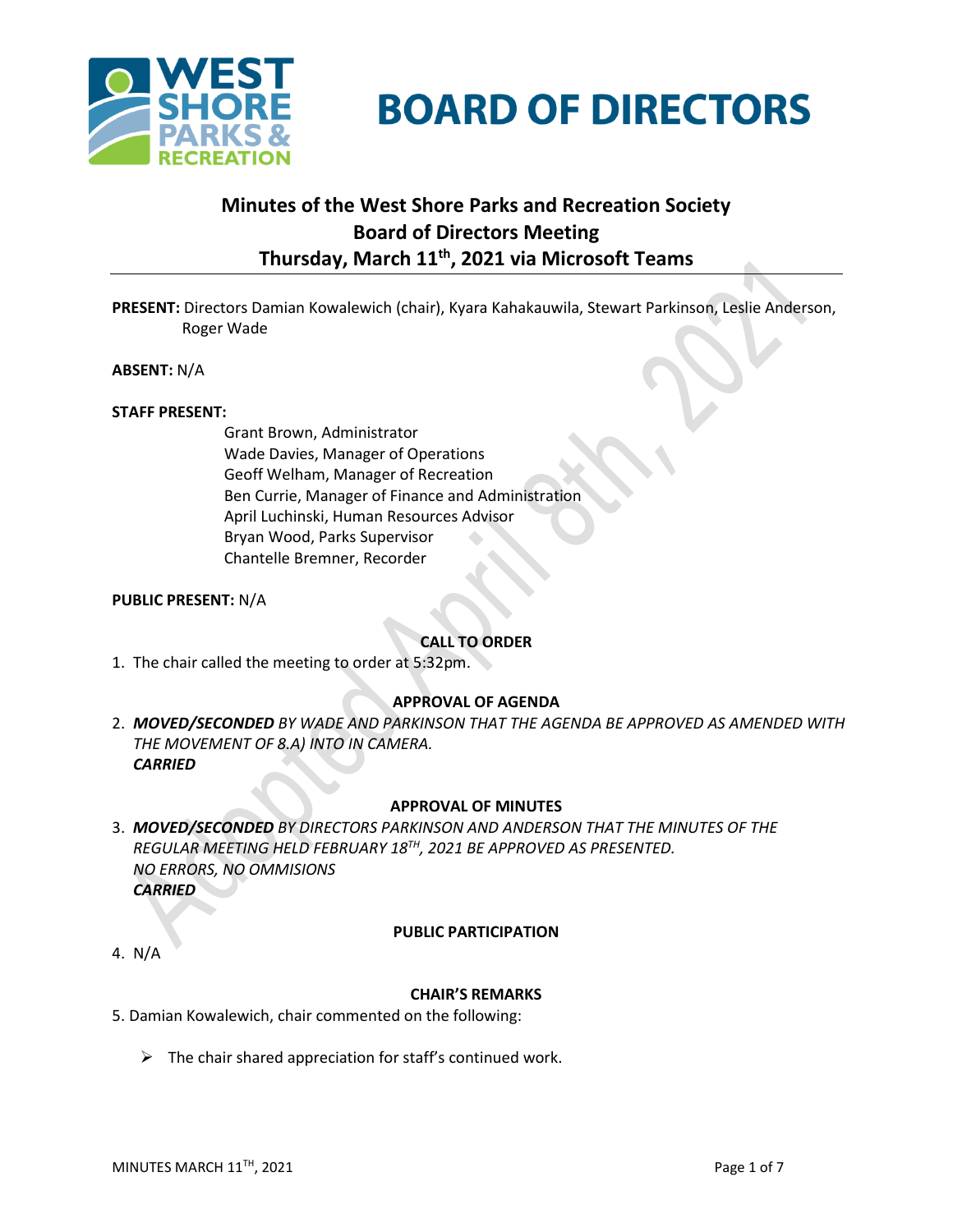#### **STANDING COMMITTEES**

6. N/A

## **OLD BUSINESS**

7. N/A

# **NEW BUSINESS**

8.

# **a) Parks Presentation**

*Bryan Wood, parks supervisor presented a PowerPoint presentation that highlighted the staff and park grounds.*

There was a board comment that asked if the lawn bowls and velodrome could be used again for the upcoming Commonwealth Games.

WSPR staff commented that with some funding, both venues could receive the necessary upgrades and maintenance for use in competition.

The board thanked Bryan Wood for his presentation.

# **b) City of Colwood Parks & Recreation Master Plan**

*Grant Brown, administrator highlighted the following:*

 $\triangleright$  The City of Colwood is looking for feedback from the board and staff on the draft of their Parks & Recreation Master Plan.

The board discussed the document and indicated that the master plan contained useful information for WSPR.

 $\triangleright$  WSPR staff are open to working with the City of Colwood and other municipalities on all parks and recreation efforts and be utilized as each municipality's recreation department.

The board representative for View Royal expressed interest in working with WPSR on various recreation and parks efforts in the future.

The board representative for the City of Langford expressed that a park needs assessment is currently being developed and will be completed in late spring.

➢ WSPR staff will be addressing a regional parks and recreation master plan in 2022.

*MOVED/SECONDED BY DIRECTORS WADE AND ANDERSON THAT 8.A) AND 8.B) REPORTS BE APPROVED AS PRESENTED. CARRIED*

## **FOR INFORMATION**

#### 9. **a) JDF Arena improvement project** *Wade Davies, manager of operations highlighted the following:*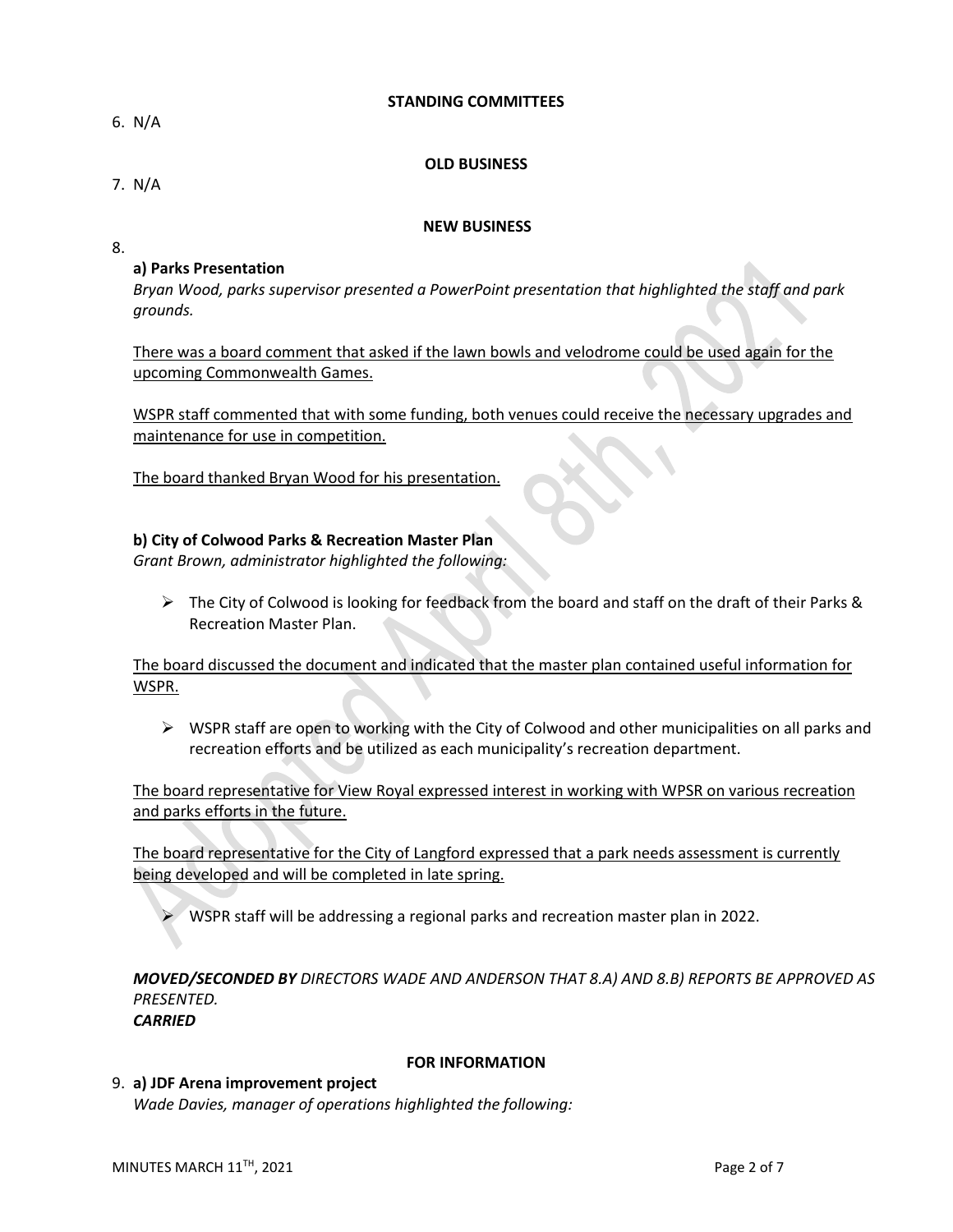- $\triangleright$  The project is on schedule.
- $\triangleright$  Approved-funding will allow for the renovation of the stands. Approved-funding will also allow for rough-ins to be laid for the future renovation of the snow pit which will use free heat.

## **b) JDF Childcare Centre project**

*Geoff Welham, manager of recreation highlighted the following:*

- $\geq$  40% of the space has been drywalled.
- $\triangleright$  The inspector has signed off on all electrical and plumbing.
- $\triangleright$  The project is on budget with \$370,000 remaining in the contingency fund.
- $\triangleright$  Work on the exterior staircase will begin soon.
- ➢ Demo on the garden and parking lot space will begin next week to prepare for the build of the outdoor play space.
- $\triangleright$  The project is on schedule.

#### **c) Statistics Report**

*Grant Brown, administrator highlighted the following:*

In addition to the report provided to the board of directors, the following comments were made:

 $\triangleright$  Drop-in users are the number one users of the facility and JDF Soccer is the second. WSPR staff continue to consider these patrons when decisions are made.

## **d) Administrator's Report**

*Grant Brown, administrator highlighted the following.*

# **Administration/Human Resources**

Staff from many departments continue to work on the recreation software replacement project. The project is going well and remains on schedule for a conversion rollout in late August. The project to replace the WSPR website has begun, with the issuing of an RFP on the BCBid website. The competition closes March 31<sup>st</sup>. The intention is to have the new WSPR website completed in order to bring it online with the conversion date of the new recreation software.

The human resources team rolled out a Recover at Work program to be used when employees are injured at work. The program provides a framework for the employee, supervisor, HR and the employee's physician to work together to ensure the injured employee is able to return to regular duties as soon as possible.

The finance team is deep into the 2020 year-end process, preparing the financial statements and ensuring they are ready for the auditors who will begin their work the second week of March.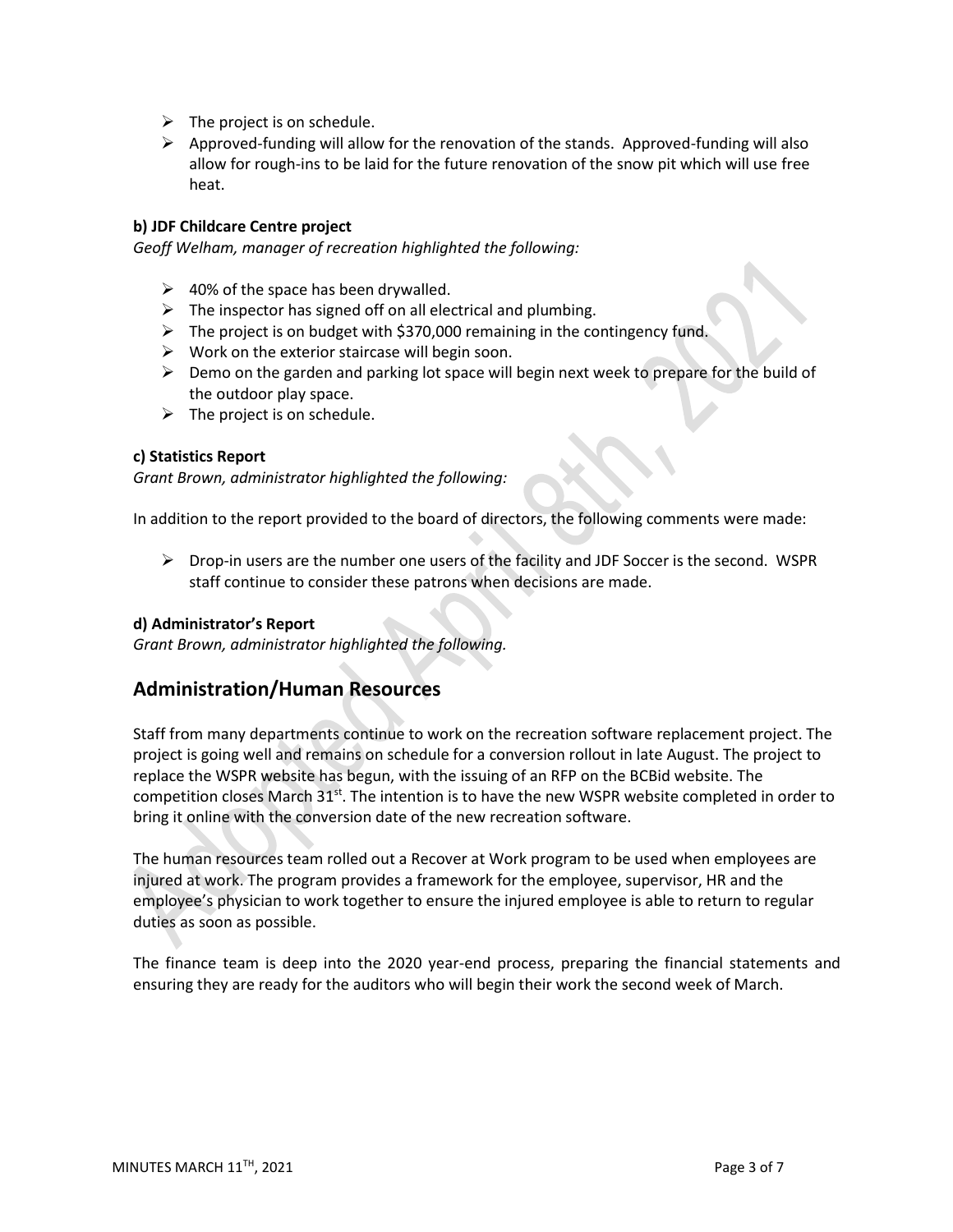# **Operations**

# **Maintenance**

Crews continue to refine the new pool dehumidifier and its energy recovery system to ensure its optimal operation and heat recovery. The Q Centre snow melt pit has undergone a refurbishment beginning February 22<sup>nd</sup>.

Finishing touches were completed for the new pottery studio at Centennial Centre, including storage shelves, tabletops and wire racks.

A lift was rented which allowed staff to power wash the cladding on the administration side of the JDF Arena exterior, replace the lights in the Q centre score clock, and prune many of the trees on our site.

# **Parks**

Crews have been upgrading the irrigation software and controllers as well as deep tine aerating the fields. Even with the recent snow and heavy rain, the fields are faring well, as overall usage was down in 2020 compared to previous years.

The golf course is wet, however remains very busy. There has been a marked increase in court use during 2020, which continues into this year, in particular for pickleball use.

Parks crews worked diligently to clear sidewalks, roadways and parking lots during the recent snowfall. The staff at the VIHA testing site expressed gratitude for their hard work.

# **Programs**

## **Community Recreation**

Community recreation staff have began planning for 2021 summer camps, which includes the posting of summer camp leader and inclusion positions.

An application was submitted to the Government of Canada Summer Jobs program for funds to subsidize a number of summer camp jobs along with 3 parks positions and 2 aquatic positions.

Staff took part in a meeting with Sangster Elementary School for their Active Safe Travel project. WSPR was asked to partner as we pick up children from the school for our Afterschool Care program and have witnessed a number of traffic concerns in the area.

The process for 'registering' for daycare spaces began on February 1st. Interested families could submit a letter of interest between Feb  $1^{st}$  - Feb 28<sup>th</sup>. Applications will be reviewed and successful applicants will be offered a spot by April 15<sup>th</sup>. Spots will be allocated based on licensing requirements and a mix of ages. Final registrations cannot be taken until the operating license has been issued. As of February 25<sup>th</sup>, 40 letters of interest have been submitted for the new daycare.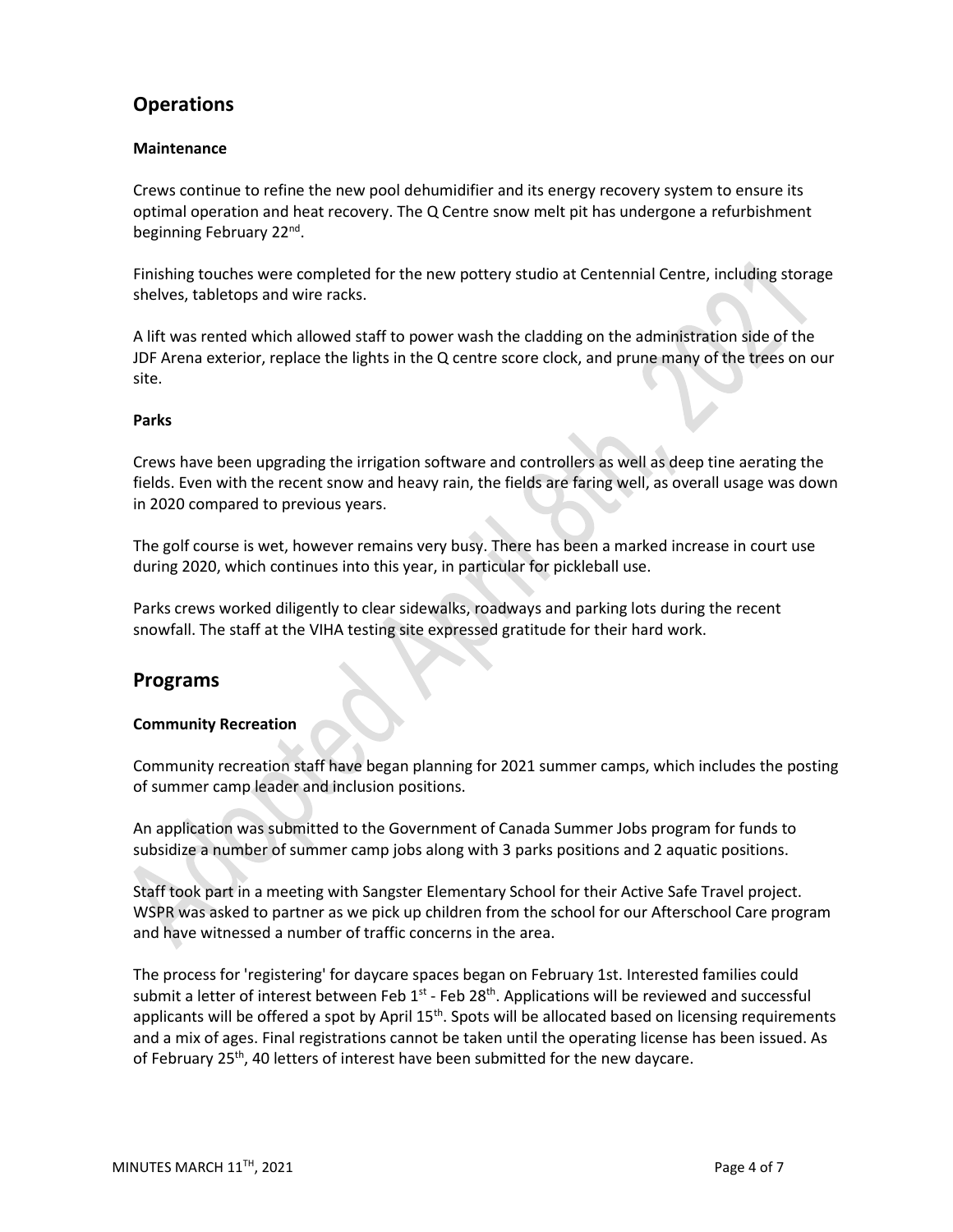Afterschool Care registration began on February 1<sup>st</sup> for current ASC families requiring full time (5 days per week) care. Registration for new families requiring full-time care began February 22<sup>nd</sup> and by February 25<sup>th</sup> all 138 spots were filled. This is an increase of 40 additional registered spots over the 2020/2021 year thanks to grant funding.

We received notification regarding our Community Economic Recovery Infrastructure Program (CERIP) grant application for the skate park project and unfortunately were unsuccessful. The funders indicated that significantly more applications were received than can be funded. We are still hopeful of our chances for the Investing in Canadian Infrastructure Program that will fund 65% of the \$1,075,000 project cost. Decision on our application is expected by August this year.

## **Aquatics, Fitness and Weights**

Pool operations are well underway, with the full schedule of reservable drop-in use commencing on February  $1^{st}$ . The re-opening has been well received by the community; swimmers are grateful to be back and appreciative of safety protocols. Reservable sessions include lane swimming, AquaFit, leisure, and family swim. All sessions for February and March are full.

Family swims are the most in demand, and all sessions have substantial waitlists. An additional 20 family swims are being added over spring break to provide more families with the opportunity to enjoy the pool.

Registration for phase 1 of swimming lessons took place on January 7<sup>th</sup>, and all available classes were full within 90 minutes. Lessons began the week of February  $1<sup>st</sup>$ , and the format of private class bookings is working well. While many families have opted to use their class as a private or semiprivate lesson, a large number of families have invited one or two others to join their session, creating a small-group lesson.

The West Shore Masters Swim Club program remains suspended under the current Public Health Order. To support the health and wellbeing of adult swimmers, staff modified the pool schedule to replace this program time with reservable lane swimming. As soon as the PHO allow, the program will be reinstated, as it is an important program for the swimming community.

Youth swim clubs are able to operate within the current guidelines, and there are currently 3 different clubs operating out of the pool, booking a total of 21 hours of space a week.

Planning for the April-June pool season is well underway. The schedule for reservable "drop-in" sessions will be expanded and capacities increased as the budget and Public Health Orders allow. Phase 2 of swimming lessons will be introduced in April, which consists of modified group lessons in addition to the continuation of private class bookings. An additional 7 pool staff will be recalled for April to support the expansion of the lesson program.

The Generation Health Family Healthy Living program is running virtually this winter with 6 families registered. This is a free program for families with children aged 8 to 12-years-old who want to be on a healthy weight and lifestyle path. It is entirely funded through grants and offered in partnership with the Provincial Government, Childhood Obesity Foundation and the University of Victoria. The majority of families participating in the West Shore program are referred by their family doctors, and the virtual format has allowed families from as far as Duncan and Saltspring Island to participate.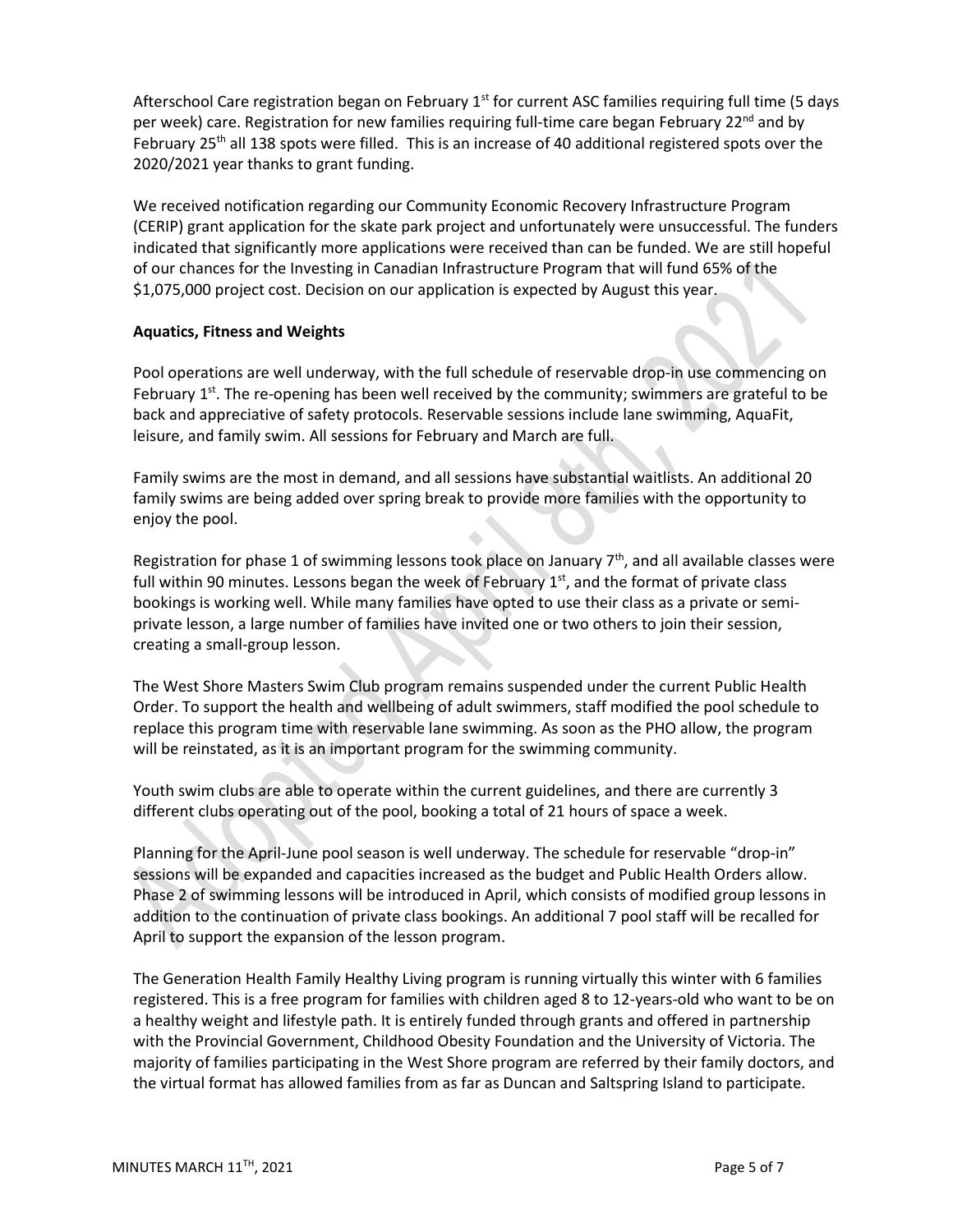### **Sports**

Netflix is returning to film the last scene in the Kids Cottage beginning February 24<sup>th</sup> for 1 week. As well, WSPR maintenance staff removed the ISC turf for the first time to accommodate the additional request from Netflix to use the space to build 2 different sets.

The golf course had a snowy mid-February but it is looking to get back on track for March.

Fun fact: the sports team managed to increase youth ice programs in the Q for the remainder of 2020 and matched the revenue from 2019 with only having one arena from mid-March onwards.

Bookings in both the arenas, ISC, and fields are gearing up for spring and there is hopes that restrictions for adult play will be lifted soon. The ISC has had volleyball, basketball, baseball, and softball going on regularly. The lacrosse user groups have their fingers crossed that the PHO will loosen some of the restrictions so they are able to have a season.

#### **Food & Beverage**

On February 25<sup>th</sup>, the Salvation Army was onsite for another food hamper pickup. The SA purchased 300 of our community meals for this delivery for donation to the community. The food hamper pickup occurs during the last week of the month when the food bank is closed.

On March 25<sup>th</sup>, the Salvation Army will be onsite for another food hamper pickup.

In March, due to the inability to offer catering services under the PHO health order, we will be closing the Fieldhouse catering kitchen for the duration of 2021, with the hope of re-opening in January 2022. Staff have been reassigned in other roles for the remainder of the year.

## *FOR INFORMATION ONLY*

Grant Brown, administrator added to the written report:

- $\triangleright$  WSPR was not successful in receiving the 100%-funded grant for the build of the skatepark. Staff are waiting on the results from the second grant that will require the municipal owners to contribute a small percentage.
- $\triangleright$  Spring and summer registration began this morning, two weeks earlier than normally due to a number of strategic reasons. In 2019, registrations for the same programs totalled \$295,000. Today's registration numbers, as of 4pm, totalled \$280,000.

*MOVED/SECONDED BY DIRECTORS PARKINSON AND ANDERSON THAT THE REPORTS FOR 9.A), 9.B), AND 9.C) ARE RECEIVED AS PRESENTED. CARRIED*